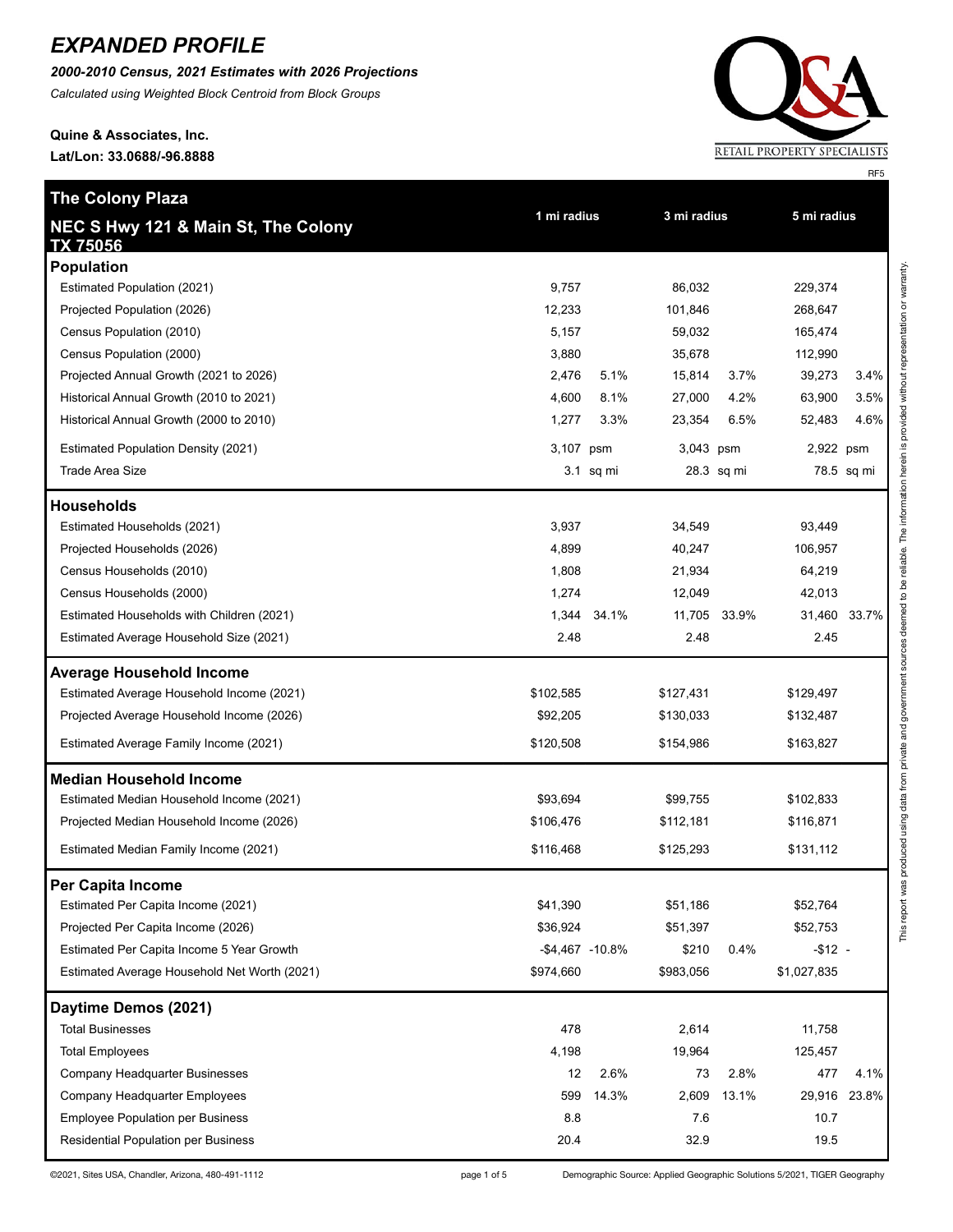*2000-2010 Census, 2021 Estimates with 2026 Projections*

*Calculated using Weighted Block Centroid from Block Groups*

**Quine & Associates, Inc. Lat/Lon: 33.0688/-96.8888**



RF5

| <b>The Colony Plaza</b>                         |             |                          |              |       |               |       |
|-------------------------------------------------|-------------|--------------------------|--------------|-------|---------------|-------|
| NEC S Hwy 121 & Main St, The Colony             | 1 mi radius |                          | 3 mi radius  |       | 5 mi radius   |       |
| <b>TX 75056</b>                                 |             |                          |              |       |               |       |
| <b>Race &amp; Ethnicity</b>                     |             |                          |              |       |               |       |
| White (2021)                                    | 5,961       | 61.1%                    | 53,751       | 62.5% | 135,728       | 59.2% |
| Black or African American (2021)                | 1,459       | 15.0%                    | 11,320       | 13.2% | 31,480 13.7%  |       |
| American Indian or Alaska Native (2021)         | 73          | 0.7%                     | 561          | 0.7%  | 1,193         | 0.5%  |
| Asian (2021)                                    | 1,481       | 15.2%                    | 13,134       | 15.3% | 40,189 17.5%  |       |
| Hawaiian or Pacific Islander (2021)             | 6           | $\overline{\phantom{a}}$ | 54 -         |       | $125 -$       |       |
| Other Race (2021)                               | 367         | 3.8%                     | 3,753        | 4.4%  | 12,085        | 5.3%  |
| Two or More Races (2021)                        | 411         | 4.2%                     | 3,458        | 4.0%  | 8,575         | 3.7%  |
| Not Hispanic or Latino Population (2021)        | 7,630       | 78.2%                    | 69,337       | 80.6% | 187,670       | 81.8% |
| Hispanic or Latino Population (2021)            | 2,127       | 21.8%                    | 16,695       | 19.4% | 41,704        | 18.2% |
| Not Hispanic or Latino Population (2026)        | 9,549       | 78.1%                    | 81,764       | 80.3% | 219,476 81.7% |       |
| Hispanic or Latino Population (2026)            | 2,684       | 21.9%                    | 20,082       | 19.7% | 49,171 18.3%  |       |
| Not Hispanic or Latino Population (2010)        | 4,079       | 79.1%                    | 49,094       | 83.2% | 137,590 83.1% |       |
| Hispanic or Latino Population (2010)            | 1,078       | 20.9%                    | 9,938        | 16.8% | 27,884        | 16.9% |
| Not Hispanic or Latino Population (2000)        | 3,350       | 86.3%                    | 31,655       | 88.7% | 100,985 89.4% |       |
| Hispanic or Latino Population (2000)            | 530         | 13.7%                    | 4,022        | 11.3% | 12,005 10.6%  |       |
| Projected Hispanic Annual Growth (2021 to 2026) | 558         | 5.2%                     | 3,387        | 4.1%  | 7,467         | 3.6%  |
| Historic Hispanic Annual Growth (2000 to 2021)  | 1,597       | 14.4%                    | 12,673       | 15.0% | 29,699 11.8%  |       |
| Age Distribution (2021)                         |             |                          |              |       |               |       |
| Age Under 5                                     | 607         | 6.2%                     | 5,214        | 6.1%  | 13,418        | 5.8%  |
| Age 5 to 9 Years                                | 619         | 6.3%                     | 5,546        | 6.4%  | 14,847        | 6.5%  |
| Age 10 to 14 Years                              | 640         | 6.6%                     | 5,868        | 6.8%  | 15,734        | 6.9%  |
| Age 15 to 19 Years                              | 634         | 6.5%                     | 5,526        | 6.4%  | 14,673        | 6.4%  |
| Age 20 to 24 Years                              | 665         | 6.8%                     | 5,232        | 6.1%  | 13,734        | 6.0%  |
| Age 25 to 29 Years                              | 897         | 9.2%                     | 7,108        | 8.3%  | 17,883        | 7.8%  |
| Age 30 to 34 Years                              | 880         | 9.0%                     | 7,341        | 8.5%  | 18,344        | 8.0%  |
| Age 35 to 39 Years                              | 795         | 8.1%                     | 7,095        | 8.2%  | 18,455        | 8.0%  |
| Age 40 to 44 Years                              | 748         | 7.7%                     | 6,834        | 7.9%  | 18,333        | 8.0%  |
| Age 45 to 49 Years                              | 750         | 7.7%                     | 6,792        | 7.9%  | 18,364        | 8.0%  |
| Age 50 to 54 Years                              | 669         | 6.9%                     | 6,061        | 7.0%  | 16,652        | 7.3%  |
| Age 55 to 59 Years                              | 592         | 6.1%                     | 5,324        | 6.2%  | 14,708        | 6.4%  |
| Age 60 to 64 Years                              | 478         | 4.9%                     | 4,219        | 4.9%  | 11,890        | 5.2%  |
| Age 65 to 74 Years                              | 522         | 5.4%                     | 5,084        | 5.9%  | 14,567        | 6.4%  |
| Age 75 to 84 Years                              | 196         | 2.0%                     | 2,131        | 2.5%  | 6,072         | 2.6%  |
| Age 85 Years or Over                            | 65          | 0.7%                     | 657          | 0.8%  | 1,700         | 0.7%  |
| Median Age                                      | 34.0        |                          | 35.2         |       | 36.2          |       |
| <b>Gender Age Distribution (2021)</b>           |             |                          |              |       |               |       |
| <b>Female Population</b>                        |             | 5,015 51.4%              | 44,152 51.3% |       | 117,627 51.3% |       |
| Age 0 to 19 Years                               | 1,235       | 24.6%                    | 10,762 24.4% |       | 28,646 24.4%  |       |
| Age 20 to 64 Years                              | 3,325       | 66.3%                    | 28,910       | 65.5% | 76,522 65.1%  |       |
| Age 65 Years or Over                            | 455         | 9.1%                     | 4,480        | 10.1% | 12,459 10.6%  |       |
| Female Median Age                               | 34.5        |                          | 35.8         |       | 36.7          |       |
| Male Population                                 | 4,742       | 48.6%                    | 41,879       | 48.7% | 111,748 48.7% |       |
| Age 0 to 19 Years                               | 1,265       | 26.7%                    | 11,391       | 27.2% | 30,026        | 26.9% |
| Age 20 to 64 Years                              | 3,149       | 66.4%                    | 27,097       | 64.7% | 71,841        | 64.3% |
| Age 65 Years or Over                            | 328         | 6.9%                     | 3,391        | 8.1%  | 9,881         | 8.8%  |
| Male Median Age                                 | 33.6        |                          | 34.5         |       | 35.7          |       |

©2021, Sites USA, Chandler, Arizona, 480-491-1112 page 2 of 5 Demographic Source: Applied Geographic Solutions 5/2021, TIGER Geography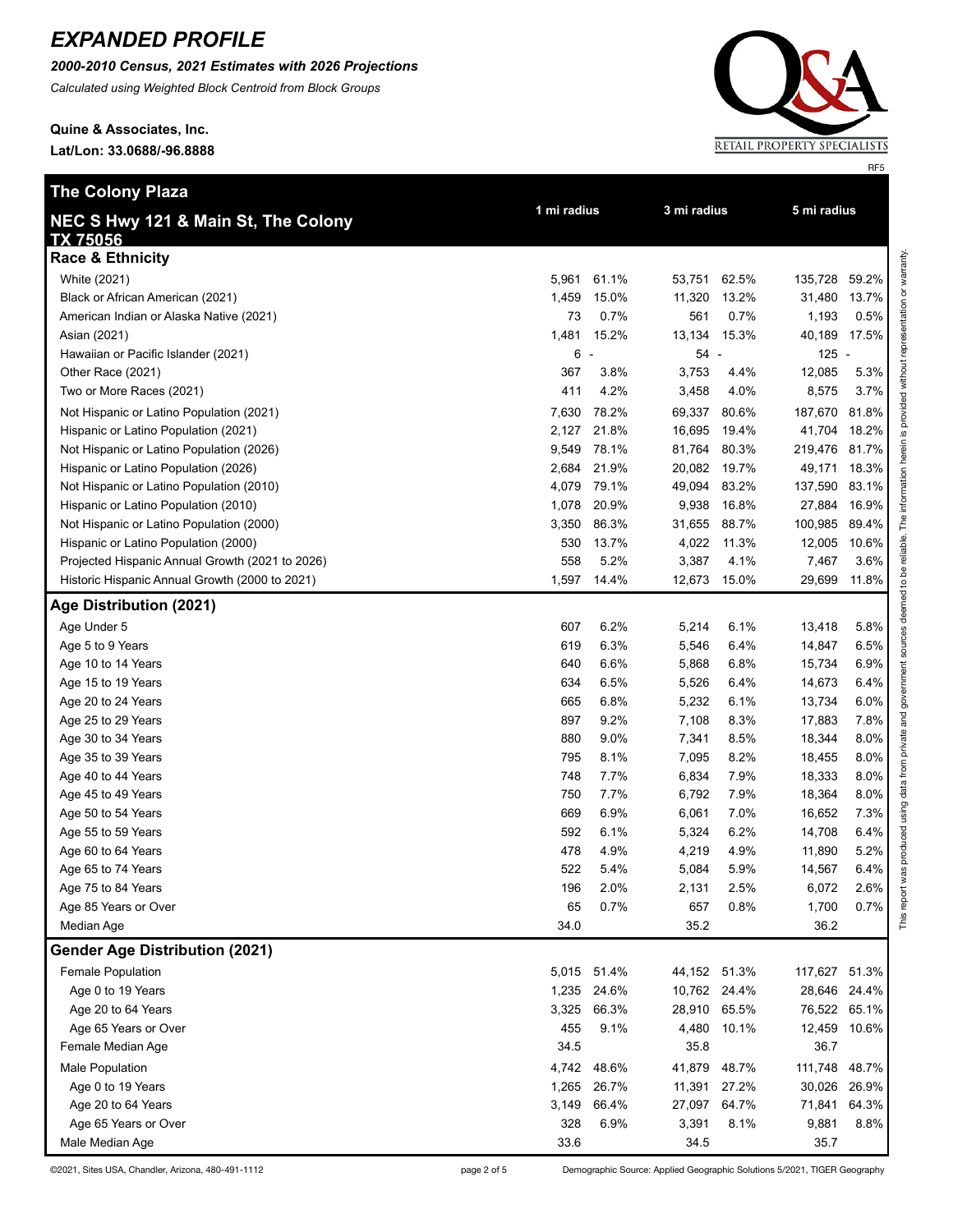*2000-2010 Census, 2021 Estimates with 2026 Projections*

*Calculated using Weighted Block Centroid from Block Groups*

**Quine & Associates, Inc. Lat/Lon: 33.0688/-96.8888**

**The Colony Plaza**



RF5

| <b>THE COLORY FIAZA</b>                                | 1 mi radius |             |              | 3 mi radius |         | 5 mi radius |  |
|--------------------------------------------------------|-------------|-------------|--------------|-------------|---------|-------------|--|
| NEC S Hwy 121 & Main St, The Colony<br><b>TX 75056</b> |             |             |              |             |         |             |  |
| <b>Household Income Distribution (2021)</b>            |             |             |              |             |         |             |  |
| HH Income \$200,000 or More                            | 593         | 15.1%       | 5,210        | 15.1%       | 15,512  | 16.6%       |  |
| HH Income \$150,000 to \$199,999                       | 352         | 8.9%        | 3,360        | 9.7%        | 8,679   | 9.3%        |  |
| HH Income \$100,000 to \$149,999                       | 795         | 20.2%       | 6,726        | 19.5%       | 17,076  | 18.3%       |  |
| HH Income \$75,000 to \$99,999                         | 681         | 17.3%       | 5,500        | 15.9%       | 13,931  | 14.9%       |  |
| HH Income \$50,000 to \$74,999                         | 689         | 17.5%       | 6,175        | 17.9%       | 16,609  | 17.8%       |  |
| HH Income \$35,000 to \$49,999                         | 392         | 10.0%       | 3,281        | 9.5%        | 9,422   | 10.1%       |  |
| HH Income \$25,000 to \$34,999                         | 196         | 5.0%        | 1,523        | 4.4%        | 4,625   | 4.9%        |  |
| HH Income \$15,000 to \$24,999                         | 109         | 2.8%        | 1,002        | 2.9%        | 2,987   | 3.2%        |  |
| HH Income Under \$15,000                               | 128         | 3.3%        | 1,771        | 5.1%        | 4,606   | 4.9%        |  |
| HH Income \$35,000 or More                             | 3,503       | 89.0%       | 30,253       | 87.6%       | 81,231  | 86.9%       |  |
| HH Income \$75,000 or More                             |             | 2,422 61.5% | 20,798 60.2% |             | 55,199  | 59.1%       |  |
| Housing (2021)                                         |             |             |              |             |         |             |  |
| <b>Total Housing Units</b>                             | 4,013       |             | 35,278       |             | 95,632  |             |  |
| <b>Housing Units Occupied</b>                          | 3,937       | 98.1%       | 34,549 97.9% |             | 93,449  | 97.7%       |  |
| Housing Units Owner-Occupied                           | 2,216       | 56.3%       | 19,972 57.8% |             | 50,576  | 54.1%       |  |
| Housing Units, Renter-Occupied                         | 1,721       | 43.7%       | 14,577 42.2% |             | 42,873  | 45.9%       |  |
| Housing Units, Vacant                                  | 76          | 1.9%        | 728          | 2.1%        | 2,183   | 2.3%        |  |
| <b>Marital Status (2021)</b>                           |             |             |              |             |         |             |  |
| <b>Never Married</b>                                   | 2,483       | 31.5%       | 22,163       | 31.9%       | 58,205  | 31.4%       |  |
| <b>Currently Married</b>                               | 3,826       | 48.5%       | 33,690       | 48.5%       | 93,274  | 50.3%       |  |
| Separated                                              | 338         | 4.3%        | 2,637        | 3.8%        | 6,828   | 3.7%        |  |
| Widowed                                                | 324         | 4.1%        | 2,811        | 4.0%        | 5,928   | 3.2%        |  |
| Divorced                                               | 920         | 11.7%       | 8,104        | 11.7%       | 21,141  | 11.4%       |  |
| Household Type (2021)                                  |             |             |              |             |         |             |  |
| <b>Population Family</b>                               | 7,965       | 81.6%       | 70,499       | 81.9%       | 187,442 | 81.7%       |  |
| Population Non-Family                                  |             | 1,792 18.4% | 15,339       | 17.8%       | 41,656  | 18.2%       |  |
| <b>Population Group Quarters</b>                       |             |             | 194          | 0.2%        | 276     | 0.1%        |  |
| <b>Family Households</b>                               |             | 2,460 62.5% | 21,579       | 62.5%       | 58,180  | 62.3%       |  |
| Non-Family Households                                  | 1,477       | 37.5%       | 12,970       | 37.5%       | 35,269  | 37.7%       |  |
| Married Couple with Children                           | 927         | 24.2%       | 8,446        | 25.1%       | 22,532  | 24.2%       |  |
| Average Family Household Size                          | 3.2         |             | 3.3          |             | 3.2     |             |  |
| Household Size (2021)                                  |             |             |              |             |         |             |  |
| 1 Person Households                                    |             | 1,257 31.9% | 11,133 32.2% |             | 30,189  | 32.3%       |  |
| 2 Person Households                                    |             | 1,112 28.3% | 9,241        | 26.7%       | 26,312  | 28.2%       |  |
| 3 Person Households                                    |             | 651 16.5%   | 5,526        | 16.0%       | 14,802  | 15.8%       |  |
| 4 Person Households                                    | 529         | 13.4%       | 5,254        | 15.2%       | 13,600  | 14.6%       |  |
| 5 Person Households                                    | 257         | 6.5%        | 2,273        | 6.6%        | 5,768   | 6.2%        |  |
| 6 or More Person Households                            | 130         | 3.3%        | 1,121        | 3.2%        | 2,778   | 3.0%        |  |
| <b>Household Vehicles (2021)</b>                       |             |             |              |             |         |             |  |
| Households with 0 Vehicles Available                   | 91          | 2.3%        | 913          | 2.6%        | 2,400   | 2.6%        |  |
| Households with 1 Vehicles Available                   | 1,329       | 33.8%       | 11,600       | 33.6%       | 33,062  | 35.4%       |  |
| Households with 2 or More Vehicles Available           |             | 2,517 63.9% | 22,037 63.8% |             | 57,986  | 62.1%       |  |
| Total Vehicles Available                               | 7,380       |             | 66,031       |             | 173,448 |             |  |
| Average Vehicles Per Household                         | 1.9         |             | 1.9          |             | 1.9     |             |  |

©2021, Sites USA, Chandler, Arizona, 480-491-1112 page 3 of 5 Demographic Source: Applied Geographic Solutions 5/2021, TIGER Geography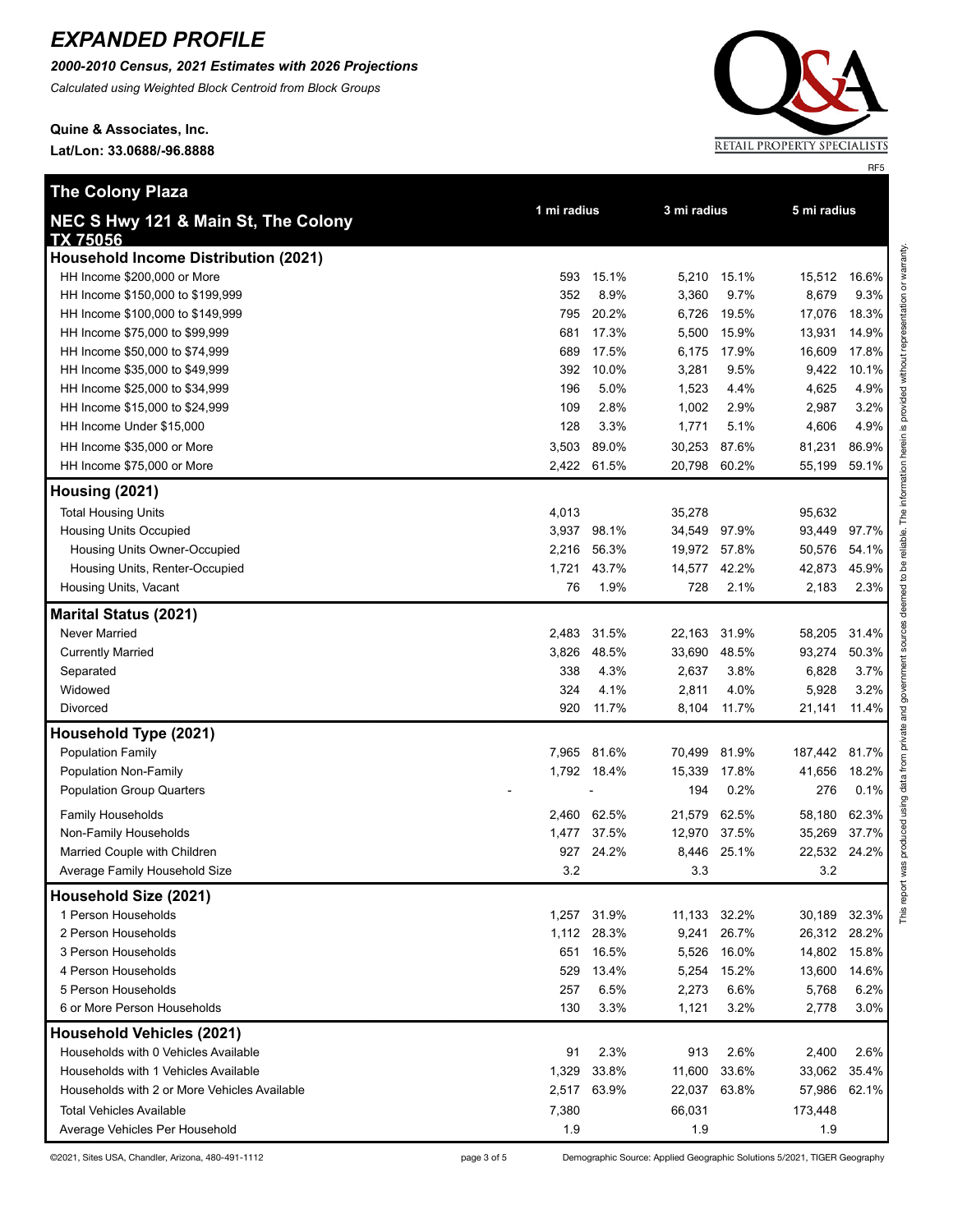*2000-2010 Census, 2021 Estimates with 2026 Projections*

*Calculated using Weighted Block Centroid from Block Groups*

**Quine & Associates, Inc.**

**Lat/Lon: 33.0688/-96.8888**

**The Colony Plaza**



**1 mi radius 3 mi radius 5 mi radius**

| i<br>ׇ֚֬֕֡<br>í          |
|--------------------------|
| j<br>ׇ֚֕֕֡֡<br>ׇ֬֓֕֓֡    |
|                          |
|                          |
|                          |
| Ī                        |
|                          |
| $\overline{\phantom{a}}$ |
|                          |
|                          |
| j                        |
|                          |
|                          |
| ׇ֚֬֡֡                    |
|                          |
| ı                        |
| $\overline{\phantom{a}}$ |
| $\overline{\phantom{a}}$ |
|                          |
|                          |
|                          |
|                          |
|                          |
|                          |
|                          |
| $\ddot{\phantom{a}}$     |
| ֖֚֚֘֝֬                   |
| ׇ֧֚֠                     |
| ľ<br>ì                   |
| j                        |
|                          |
|                          |
|                          |
|                          |
| $\frac{1}{2}$            |
| ī                        |
|                          |
| ï                        |
| Ï                        |
|                          |
|                          |
|                          |
| ξ                        |
| l                        |
| Į                        |
| į<br>F                   |
|                          |
|                          |
|                          |
| ś                        |
|                          |
|                          |
|                          |
|                          |
|                          |
|                          |
|                          |
|                          |
| š                        |
| i                        |
| í                        |
| 1<br>ī                   |
| ≌<br>E<br>i              |

| ı ını raulus<br>NEC S Hwy 121 & Main St, The Colony |                |                          | <b>JIII</b> raulus |       | <b>JIII raulus</b> |                          |
|-----------------------------------------------------|----------------|--------------------------|--------------------|-------|--------------------|--------------------------|
| TX 75056                                            |                |                          |                    |       |                    |                          |
| Labor Force (2021)                                  |                |                          |                    |       |                    |                          |
| Estimated Labor Population Age 16 Years or Over     | 7,778          |                          | 68,312             |       | 182,289            |                          |
| <b>Estimated Civilian Employed</b>                  | 5,759          | 74.0%                    | 49,410             | 72.3% | 128,087 70.3%      |                          |
| <b>Estimated Civilian Unemployed</b>                | 319            | 4.1%                     | 2,955              | 4.3%  | 7,648              | 4.2%                     |
| <b>Estimated in Armed Forces</b>                    | 11             | 0.1%                     | 55 -               |       | 179                | $\sim$                   |
| <b>Estimated Not in Labor Force</b>                 | 1,689          | 21.7%                    | 15,892             | 23.3% | 46,375             | 25.4%                    |
| <b>Unemployment Rate</b>                            | 4.1%           |                          | 4.3%               |       | 4.2%               |                          |
| Occupation (2021)                                   |                |                          |                    |       |                    |                          |
| Occupation: Population Age 16 Years or Over         | 5,759          |                          | 49,410             |       | 128,087            |                          |
| Management, Business, Financial Operations          | 1,778          | 30.9%                    | 13,013             | 26.3% | 32,660             | 25.5%                    |
| Professional, Related                               | 1,713          | 29.8%                    | 12,635             | 25.6% | 33,519             | 26.2%                    |
| Service                                             | 591            | 10.3%                    | 5,750              | 11.6% | 15,051             | 11.8%                    |
| Sales, Office                                       | 1,089          | 18.9%                    | 12,028             | 24.3% | 30,825             | 24.1%                    |
| Farming, Fishing, Forestry                          | $\overline{a}$ | $\overline{\phantom{a}}$ | $30 -$             |       | 45                 | $\overline{\phantom{a}}$ |
| Construct, Extraction, Maintenance                  | 162            | 2.8%                     | 2,267              | 4.6%  | 5,862              | 4.6%                     |
| Production, Transport Material Moving               | 424            | 7.4%                     | 3,688              | 7.5%  | 10,125             | 7.9%                     |
| <b>White Collar Workers</b>                         | 4,581          | 79.5%                    | 37,676             | 76.3% | 97,005             | 75.7%                    |
| <b>Blue Collar Workers</b>                          | 1,178          | 20.5%                    | 11,735             | 23.7% | 31,082             | 24.3%                    |
| <b>Consumer Expenditure (2021)</b>                  |                |                          |                    |       |                    |                          |
| <b>Total Household Expenditure</b>                  | \$283.97 M     |                          | \$2.91 B           |       | \$7.92 B           |                          |
| <b>Total Non-Retail Expenditure</b>                 | \$150.28 M     |                          | 52.9% \$1.54 B     |       | 53.0% \$4.2 B      | 53.1%                    |
| <b>Total Retail Expenditure</b>                     | \$133.69 M     |                          | 47.1% \$1.37 B     |       | 47.0% \$3.72 B     | 46.9%                    |
| Apparel                                             | \$10.21 M      |                          | 3.6% \$104.89 M    |       | 3.6% \$285.67 M    | 3.6%                     |
| Contributions                                       | \$9.6 M        |                          | 3.4% \$99.22 M     |       | 3.4% \$273.04 M    | 3.4%                     |
| Education                                           | \$9.26 M       |                          | 3.3% \$96.73 M     |       | 3.3% \$267.39 M    | 3.4%                     |
| Entertainment                                       | \$16.33 M      |                          | 5.7% \$167.89 M    | 5.8%  | \$457.34 M         | 5.8%                     |
| Food and Beverages                                  | \$41.45 M      |                          | 14.6% \$423.98 M   |       | 14.6% \$1.15 B     | 14.5%                    |
| Furnishings and Equipment                           | \$10.11 M      |                          | 3.6% \$103.84 M    |       | 3.6% \$282.75 M    | 3.6%                     |
| Gifts                                               | \$7.4 M        |                          | 2.6% \$76.45 M     |       | 2.6% \$211.75 M    | 2.7%                     |
| <b>Health Care</b>                                  | \$23.15 M      | 8.2%                     | \$236.3 M          |       | 8.1% \$640.59 M    | 8.1%                     |
| <b>Household Operations</b>                         | \$11.24 M      |                          | 4.0% \$115.64 M    |       | 4.0% \$315.7 M     | 4.0%                     |
| Miscellaneous Expenses                              | \$5.38 M       |                          | 1.9% \$55.23 M     |       | 1.9% \$150.42 M    | 1.9%                     |
| Personal Care                                       | \$3.81 M       |                          | 1.3% \$38.99 M     |       | 1.3% \$105.99 M    | 1.3%                     |
| Personal Insurance                                  | \$2.06 M       |                          | 0.7% \$21.37 M     |       | 0.7% \$58.53 M     | 0.7%                     |
| Reading                                             | \$616.87 K     |                          | 0.2% \$6.33 M      |       | 0.2% \$17.28 M     | 0.2%                     |
| Shelter                                             | \$59.97 M      |                          | 21.1% \$614.25 M   |       | 21.1% \$1.67 B     | 21.1%                    |
| Tobacco                                             | \$1.57 M       |                          | 0.6% \$15.82 M     |       | 0.5% \$42.5 M      | 0.5%                     |
| Transportation                                      | \$51.75 M      |                          | 18.2% \$528.78 M   |       | 18.2% \$1.43 B     | 18.1%                    |
| <b>Utilities</b>                                    | \$20.07 M      |                          | 7.1% \$204.49 M    |       | 7.0% \$552.97 M    | 7.0%                     |
| <b>Educational Attainment (2021)</b>                |                |                          |                    |       |                    |                          |
| Adult Population Age 25 Years or Over               | 6,592          |                          | 58,647             |       | 156,968            |                          |
| Elementary (Grade Level 0 to 8)                     | 101            | 1.5%                     | 1,458              | 2.5%  | 3,945              | 2.5%                     |
| Some High School (Grade Level 9 to 11)              | 221            | 3.4%                     | 2,182              | 3.7%  | 5,104              | 3.3%                     |
| <b>High School Graduate</b>                         | 1,211          | 18.4%                    | 9,620              | 16.4% | 24,500             | 15.6%                    |
| Some College                                        | 1,408          | 21.4%                    | 11,850             | 20.2% | 29,523             | 18.8%                    |
| Associate Degree Only                               | 550            | 8.3%                     | 4,928              | 8.4%  | 11,265             | 7.2%                     |
| <b>Bachelor Degree Only</b>                         | 2,133          | 32.4%                    | 19,454             | 33.2% | 54,337             | 34.6%                    |
| Graduate Degree                                     | 967            | 14.7%                    | 9,155              | 15.6% | 28,295             | 18.0%                    |

©2021, Sites USA, Chandler, Arizona, 480-491-1112 page 4 of 5 Demographic Source: Applied Geographic Solutions 5/2021, TIGER Geography